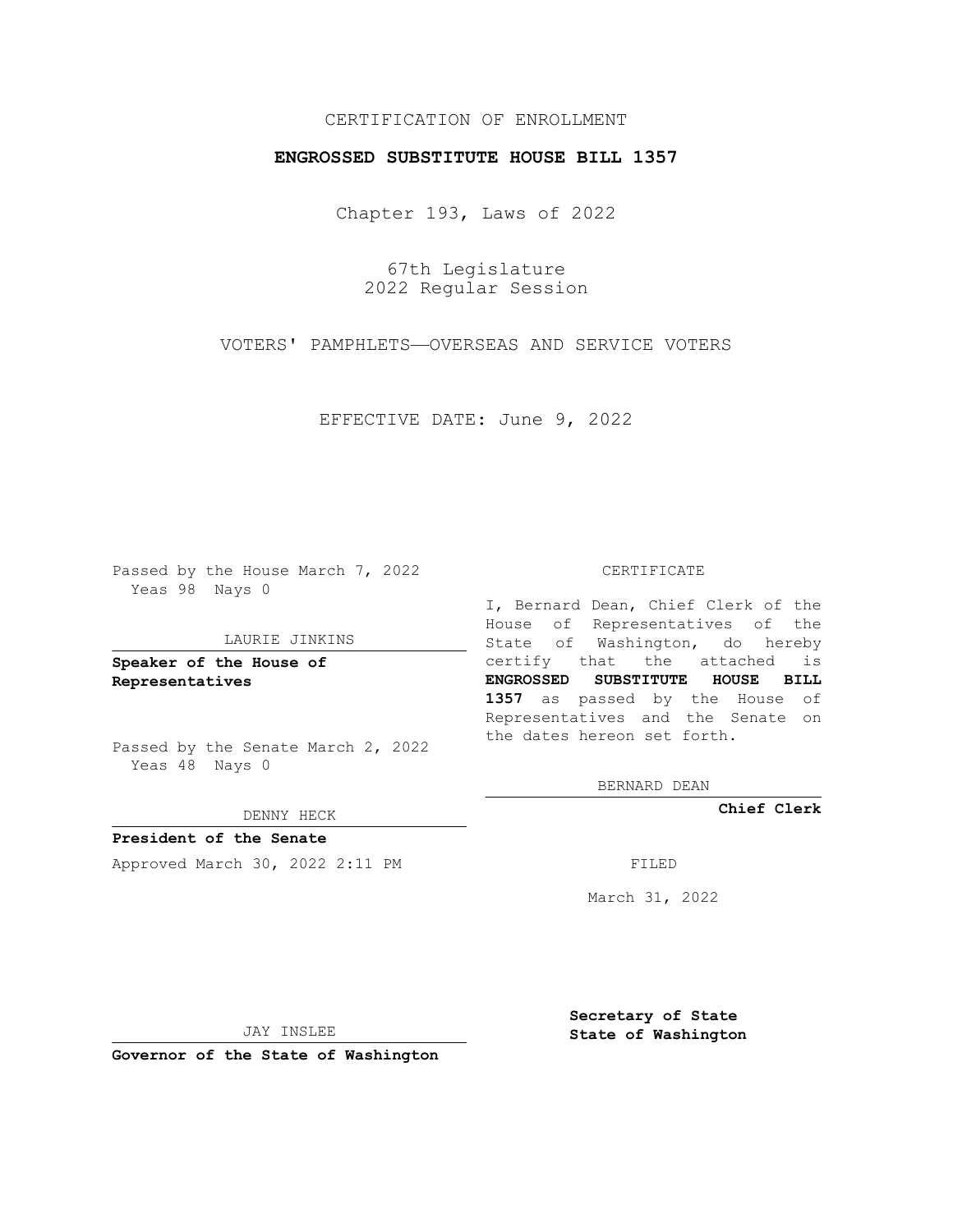### **ENGROSSED SUBSTITUTE HOUSE BILL 1357**

AS AMENDED BY THE SENATE

Passed Legislature - 2022 Regular Session

# **State of Washington 67th Legislature 2021 Regular Session**

By House State Government & Tribal Relations (originally sponsored by Representatives Mosbrucker, Gregerson, Chase, and Berry)

READ FIRST TIME 02/15/21.

 AN ACT Relating to voters' pamphlets for overseas and service voters; amending RCW 29A.32.260; and creating new sections.

BE IT ENACTED BY THE LEGISLATURE OF THE STATE OF WASHINGTON:

 NEW SECTION. **Sec. 1.** The legislature finds that service and overseas voters have the right to vote for their elected officials. To effectuate this right, service and overseas voters must have access to the same ballot materials as voters present in the state with sufficient time to thoughtfully consider candidates and issues before casting a ballot. Accordingly, the legislature intends to ensure that voters' pamphlets are available to service and overseas voters at the same time as the ballot.

 **Sec. 2.** RCW 29A.32.260 and 2011 c 10 s 30 are each amended to 13 read as follows:

 As soon as practicable before the primary, special election, or 15 general election, the county auditor, or if applicable, the city clerk of a first-class or code city, as appropriate, shall mail the local voters' pamphlet to every residence in each jurisdiction that has included information in the pamphlet. The county auditor or city clerk, as appropriate, may choose to mail the pamphlet to each registered voter in each jurisdiction that has included information

p. 1 ESHB 1357.SL